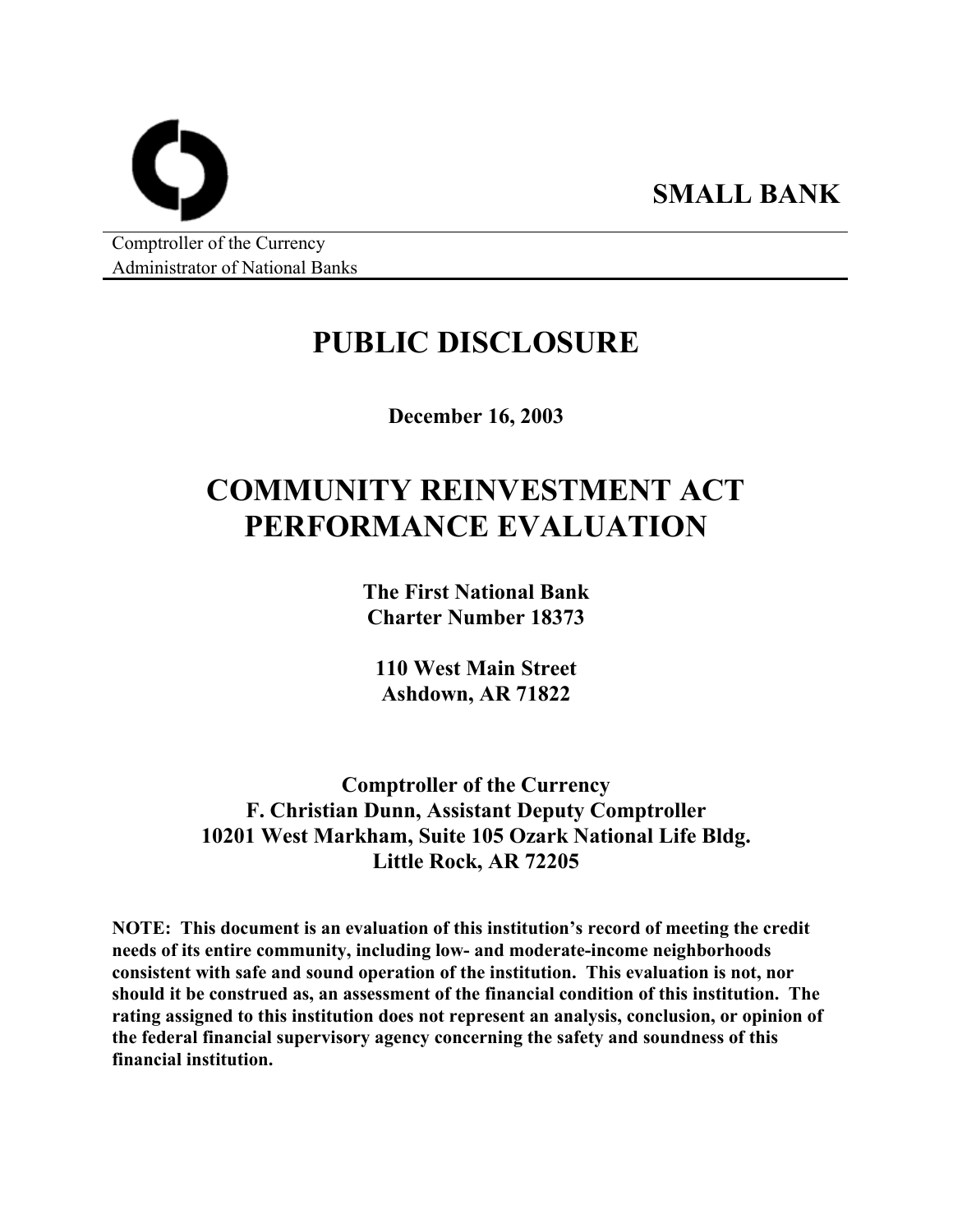## **INSTITUTION'S CRA RATING**

## **This institution is rated Satisfactory.**

- ♦ The average loan-to-deposit ratio at 69% is reasonable given the bank's size, financial condition, and assessment area credit needs.
- ♦ A majority of loans are in the bank's assessment area.
- ♦ The distribution of loans reflects reasonable penetration among individuals of different income levels and businesses of different sizes.
- ♦ The geographic distribution of loans reflects reasonable dispersion throughout the assessment area.

## **DESCRIPTION OF INSTITUTION**

The First National Bank (FNBA) is located in Ashdown (Little River County), Arkansas (AR) which has a population of 4,781 according to the 2000 census. The bank has the main office in downtown Ashdown, a deposit and payment branch in Ashdown, a branch in Foreman (located 18 miles west of Ashdown with a population of about 1,125 people), and a branch in Texarkana, AR (located 16 miles south of Ashdown in adjacent Miller County). All of the offices have drive-in facilities and there are automated teller machines (ATMs) in the Ashdown and Texarkana branches. The Texarkana office was opened in October 1998. No other offices have been opened or closed since the previous CRA examination. Miller County, AR and Bowie County, TX comprise the Texarkana Metropolitan Statistical Area (MSA). As of September 30, 2003, the bank reported total assets of \$89 million with \$72 million in deposits and \$56 million in loans (63% of total assets).

The bank's primary business focus is commercial and commercial real estate, consumer, and residential real estate loans. FNBA offers residential real estate, home improvement, consumer, agriculture, commercial real estate, commercial and business loans. The loan portfolio composition as of September 30, 2003, is as follows

| <b>Loan Category</b>                 | \$ (000) | $\frac{0}{0}$ |
|--------------------------------------|----------|---------------|
| Commercial & Commercial Real         | \$27,102 | 49%           |
| <b>Estate Loans</b>                  |          |               |
| Consumer Loans                       | \$13,765 | 25%           |
| <b>Residential Real Estate Loans</b> | \$10,916 | 19%           |
| Agriculture Loans                    | \$3,773  | $7\%$         |
| <b>Total</b>                         | \$55,556 | 100%          |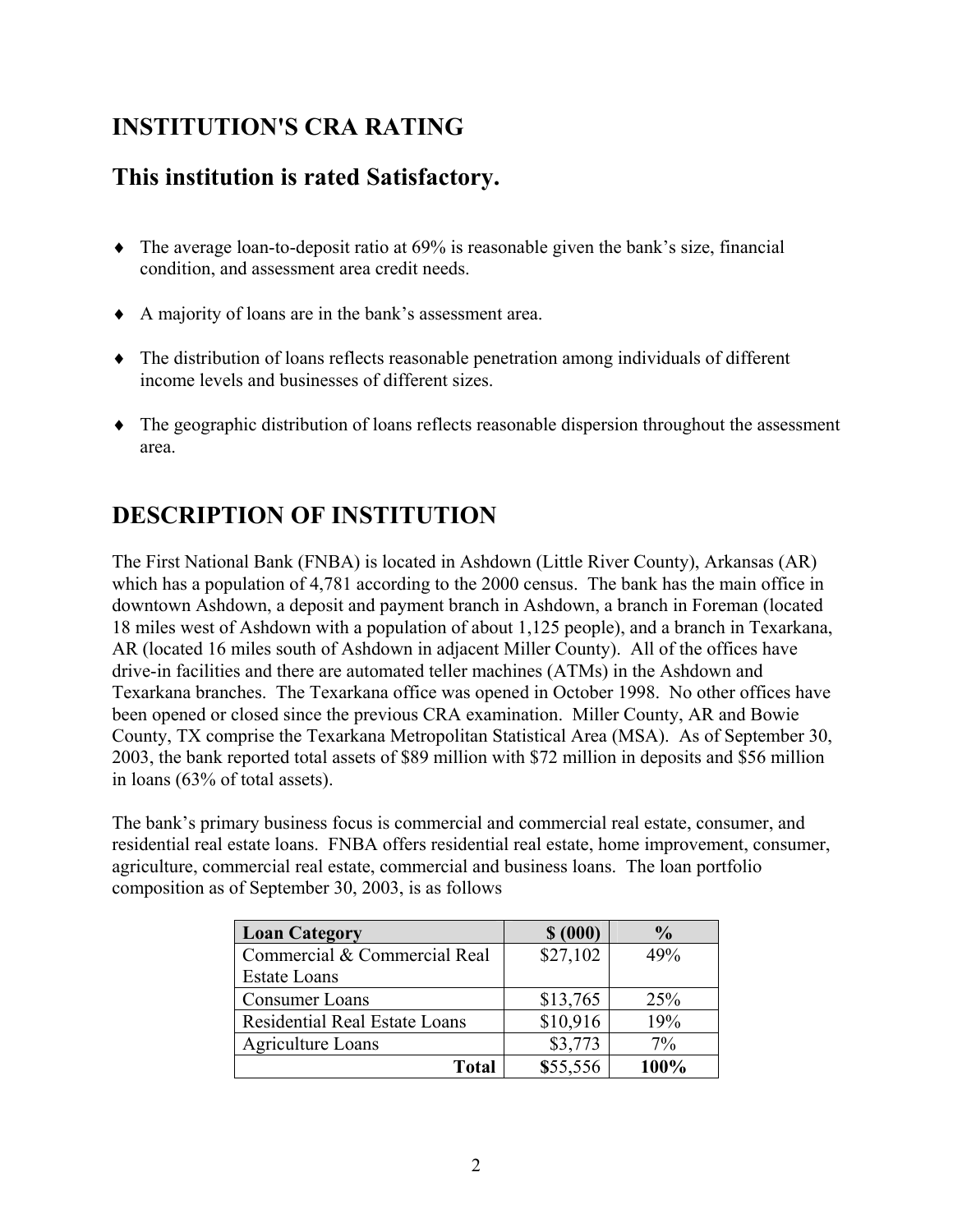FNBA offers convenient banking hours and a variety of loan and deposit products to meet the needs of the assessment area. There are no financial impediments that would limit the bank's ability to help meet the credit needs in its assessment area.

The bank is 100% owned by First National Security Company, a multi-bank holding company headquartered in DeQueen, Arkansas. As of September 30, 2003, First National Security Company had total assets of \$477 million. The bank's last CRA examination was performed by the OCC as of September 14, 1998 and was rated **Satisfactory**.

### **DESCRIPTION OF LITTLE RIVER, MILLER AND BOWIE COUNTIES**

FNBA's assessment area (AA) is all of Little River County and the Cities of Texarkana, (Miller County) AR and Texarkana (Bowie County), TX. Texarkana, AR/TX were included in the AA since the previous CRA examination. The AA meets the requirements of the regulation and does not arbitrarily exclude low- and moderate-income geographies. There are four Block Numbering Areas (BNAs) in Little River County and 19 Census Tracts (CTs) in the cities of Texarkana, AR (eight CTs) and Texarkana, TX (eleven CTs). The Median Family Income (MFI) for non Metropolitan Statistical Areas (MSA) in Arkansas was \$34,709 in 2000. This income figure is used to determine the income level of individual BNAs/CTs. According to the 2000 census, three of the BNAs are middle-income and one is upper-income. The MFI for the Texarkana MSA in was \$39,704 in 2000. According to the 2000 census, there are three low-income CTs (206, 105, and 106), four moderate-income CTs (204, 205, 104, and 108), nine middle-income CTs and three upper-income CTs. The 2003 Housing and Urban Development (HUD) estimated MFI for non-MSA in Arkansas is \$38,500 and the estimated MFI for the Texarkana MSA is \$44,300. HUD estimated MFI is updated annually and is used to determine the income level of individual applicants.

Ashdown and Texarkana, AR are located in the southwestern part of AR, and Texarkana, TX is located in the northeastern part of TX. According to the 2000 Census, the population of Little River was 13,628. The population of Texarkana, AR was 26,448 and the population of Texarkana, TX was 34,742. The population of the Texarkana MSA was129,749 according to the 2000 Census. The economy of Little River, Miller, and Bowie Counties is considered to be in a moderate growth mode.

The largest employers in Little River County are Domtar Corporation (lumber mill) in Ashdown with about 1,800 employees, and the Ashgrove Cement Company in Foreman with about 500 employees. The largest employers in Texarkana, AR/TX are Cooper Tire Company with about 2,000 employees, Alumax (Alcoa Steel) with about 1,500 employees, and Wardley and Saint Michael hospitals with about 4,000 employees. Unemployment as of September 2003 was 4.5% for Little River County and 5.3% for the Texarkana MSA. The unemployment rates for Little River County and the Texarkana MSA are below the Arkansas average of 6.0% and the U.S. average of 6.1% as of September 2003.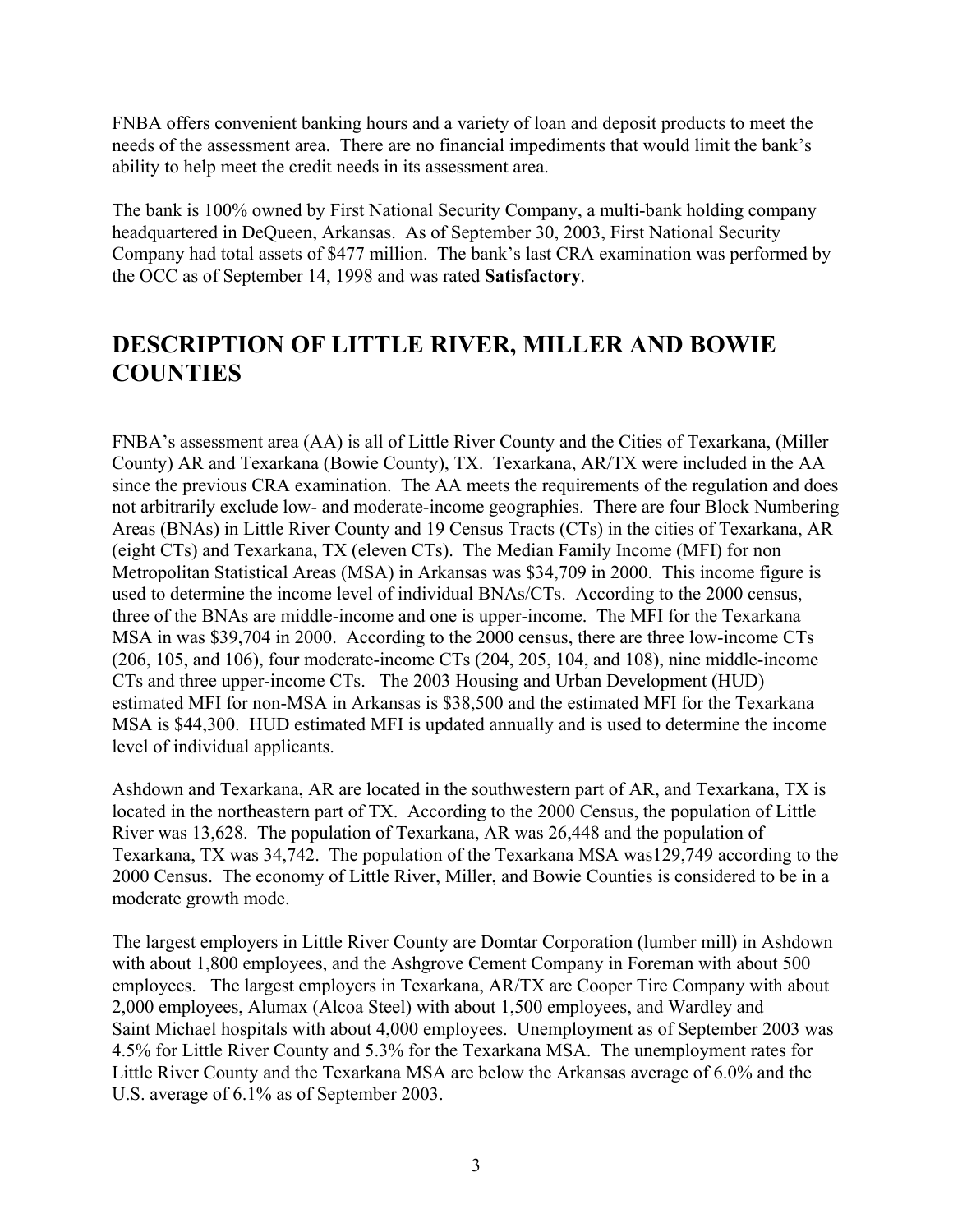The following table shows the demographic and economic characteristics of Little River and Miller Counties.

| DEMOGRAPHIC AND ECONOMIC CHARACTERISTICS OF AA |                |  |  |  |  |  |  |
|------------------------------------------------|----------------|--|--|--|--|--|--|
| <b>Population Little River County 2000</b>     |                |  |  |  |  |  |  |
| Number of Families                             |                |  |  |  |  |  |  |
| Number of Households                           | 5,482          |  |  |  |  |  |  |
| Geographies                                    |                |  |  |  |  |  |  |
| Number of Census Tracts/BNA                    | $\overline{4}$ |  |  |  |  |  |  |
| % Low-Income Census Tracts/BNA                 | 0%             |  |  |  |  |  |  |
| % Moderate-Income Census Tracts/BNA            | 0%             |  |  |  |  |  |  |
| % Middle-Income Census Tracts/BNA              | 75%            |  |  |  |  |  |  |
| % Upper-Income Census Tracts/BNA               | 25%            |  |  |  |  |  |  |
| Median Family Income (MFI)                     |                |  |  |  |  |  |  |
| 2000 MFI for AA                                | \$34,709       |  |  |  |  |  |  |
| 2003 HUD-Adjusted MFI                          | \$38,500       |  |  |  |  |  |  |
| <b>Economic Indicators</b>                     |                |  |  |  |  |  |  |
| Unemployment Rate September 2003               | 4.5%           |  |  |  |  |  |  |
| 1975 Median Housing Value                      | \$55,157       |  |  |  |  |  |  |
| % of Households Below Poverty Level            | 17%            |  |  |  |  |  |  |

| DEMOGRAPHIC AND ECONOMIC CHARACTERISTICS OF AA |          |  |  |  |  |  |  |  |
|------------------------------------------------|----------|--|--|--|--|--|--|--|
| Population Texarkana, AR/TX 2000               |          |  |  |  |  |  |  |  |
| Number of Families<br>23,232                   |          |  |  |  |  |  |  |  |
| Number of Households                           | 33,373   |  |  |  |  |  |  |  |
| Geographies                                    |          |  |  |  |  |  |  |  |
| Number of Census Tracts/BNA                    | 19       |  |  |  |  |  |  |  |
| % Low-Income Census Tracts/BNA                 | 16%      |  |  |  |  |  |  |  |
| % Moderate-Income Census Tracts/BNA            | 21%      |  |  |  |  |  |  |  |
| % Middle-Income Census Tracts/BNA              | 47%      |  |  |  |  |  |  |  |
| % Upper-Income Census Tracts/BNA               | 16%      |  |  |  |  |  |  |  |
| Median Family Income (MFI)                     |          |  |  |  |  |  |  |  |
| 2000 MFI for AA                                | \$39,704 |  |  |  |  |  |  |  |
| 2003 HUD-Adjusted MFI                          | \$44,300 |  |  |  |  |  |  |  |
| <b>Economic Indicators</b>                     |          |  |  |  |  |  |  |  |
| Unemployment Rate September 2003               |          |  |  |  |  |  |  |  |
| 1971 Median Housing Value                      | \$66,941 |  |  |  |  |  |  |  |
| % of Households Below Poverty Level            | 18%      |  |  |  |  |  |  |  |

A community contact with the County Judge of Little River County was conducted in conjunction with this CRA examination. This contact revealed that local banks are meeting the primary credit needs in the area.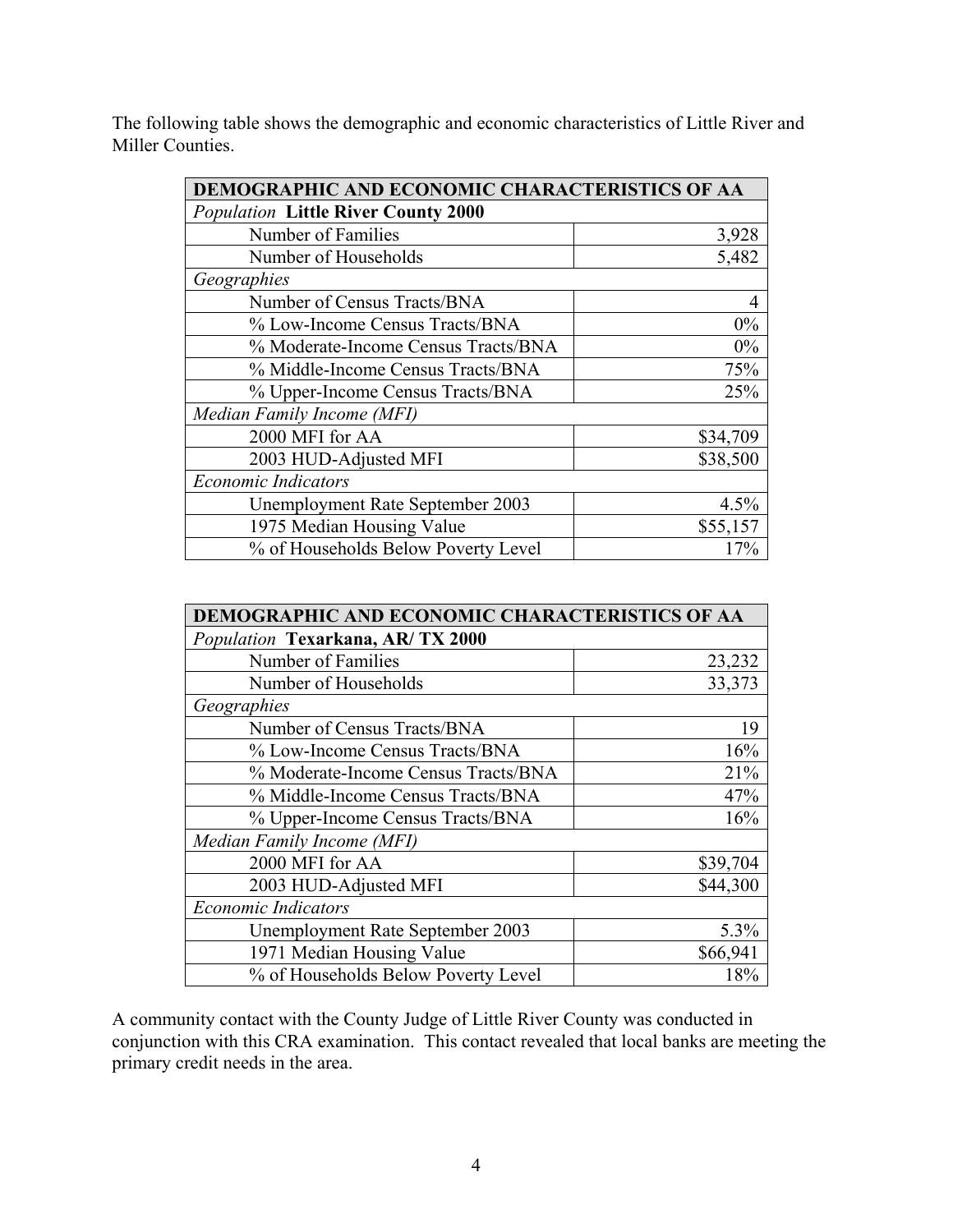## **CONCLUSIONS ABOUT PERFORMANCE CRITERIA**

#### **Loan-to-Deposit Ratio**

FNBA's loan-to-deposit ratio is reasonable given the bank's size, financial condition, and assessment area credit needs. There is one other bank that is similarly situated in the AA. Commercial National Bank, which is headquartered in Texarkana (Bowie County), TX, has four offices in Texarkana, AR. The main office of Commercial National Bank was moved from Texarkana, AR to Texarkana, TX in 1997. Texarkana, AR is located 16 miles south of Ashdown. Century Bank, National Association which is headquartered in New Boston, TX, (23 miles west of Texarkana, TX) has two branches in Texarkana, AR, and five offices in Texarkana, TX. However, Century Bank is not similarly situated since it is considerably larger with total assets of \$405 million. The following table shows total assets as of September 30, 2003 and the quarterly average loan-to-deposit ratio from December 31, 1999 through September 30, 2003 (16 quarters) for these two similarly situated banks.

| <b>Institution</b>       | <b>Assets (as of</b><br>9/30/2003 | Average<br><b>LTD Ratio</b> |
|--------------------------|-----------------------------------|-----------------------------|
| FNB-Ashdown, Ashdown, AR | \$89 million                      | 69%                         |
| CNB, Texarkana, TX/AR    | \$161 million                     | 72%                         |

#### **Lending in Assessment Area**

A majority of FNBA loans are in the bank's assessment area. The bank geocodes all loans that are made, but does not categorize the loans as consumer, residential real estate, or agriculture and commercial loans. Lending within the assessment area for 2003 is detailed in the following table.

| <b>TOTAL LOANS REVIEWED</b> |                                                          |   |           |   |                        |   |           |     |  |
|-----------------------------|----------------------------------------------------------|---|-----------|---|------------------------|---|-----------|-----|--|
|                             | IN ASSESSMENT AREA                                       |   |           |   | OUT OF ASSESSMENT AREA |   |           |     |  |
| <b>LOAN TYPE</b>            | #                                                        | % | \$ (000s) | % |                        | % | \$ (000s) | %   |  |
| <b>Total Reviewed</b>       | 79%<br>77%<br>\$14.160<br>21%<br>336<br>\$4.333<br>1.297 |   |           |   |                        |   |           | 23% |  |

#### **Lending to Borrowers of Different Incomes and to Businesses of Different Sizes**

The distribution of borrowers reflects, given the demographics of the assessment area, reasonable penetration among individuals of different income levels (including low-and moderate-income) and businesses of different sizes. All residential loans listed in the 2003 Home Mortgage Disclosure Act Loan Applicant Register, and a sample of 30 consumer loans and 35 business loans were used to determine lending to borrowers of different incomes. The following tables show the distribution of residential real estate and consumer loans within the various income levels.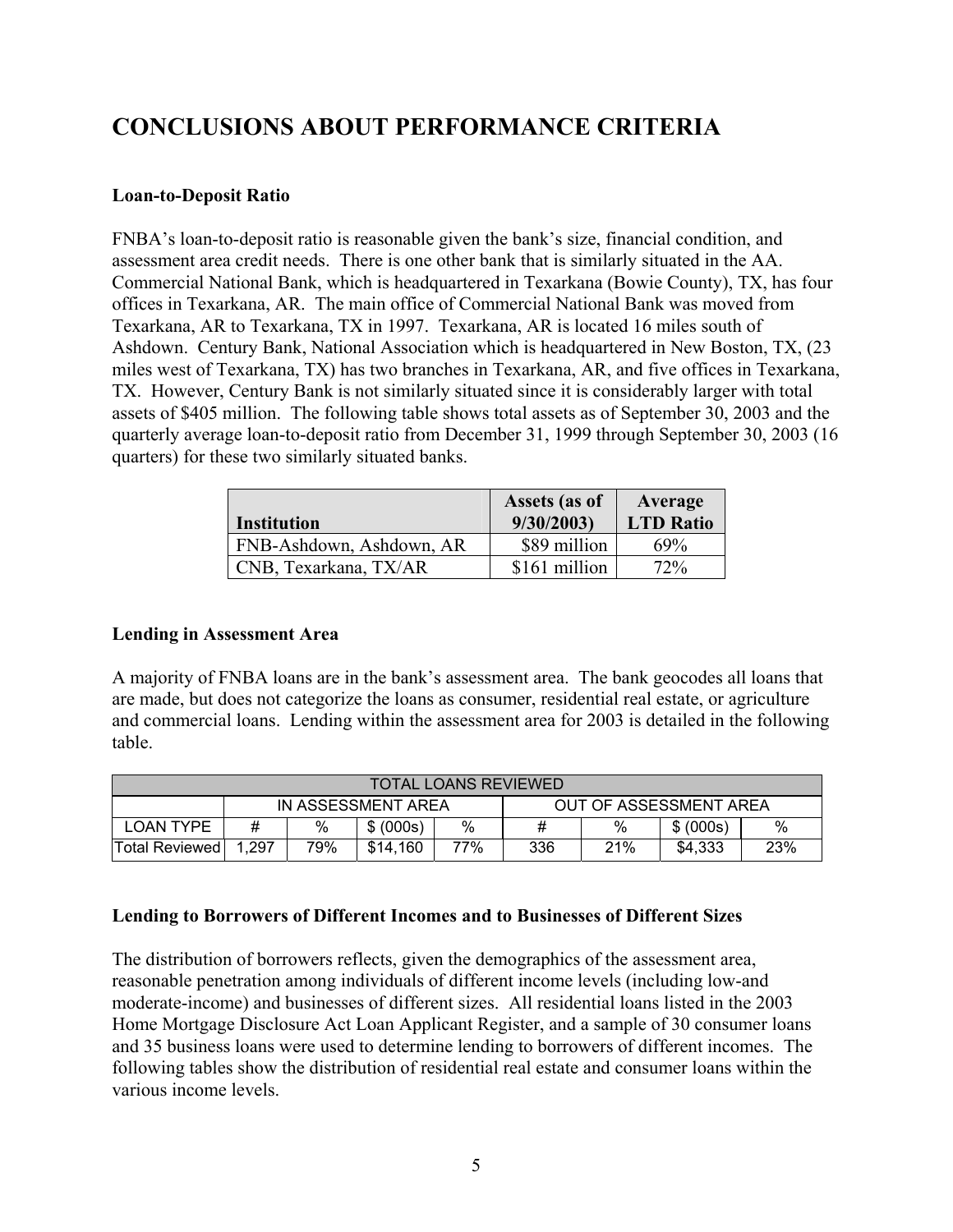|                          | <b>RESIDENTIAL REAL ESTATE</b> |     |                                         |     |               |             |               |             |  |  |
|--------------------------|--------------------------------|-----|-----------------------------------------|-----|---------------|-------------|---------------|-------------|--|--|
| Borrower                 |                                | LOW | <b>MODERATE</b>                         |     | <b>MIDDLE</b> |             | <b>UPPER</b>  |             |  |  |
| Income                   |                                |     |                                         |     |               |             |               |             |  |  |
| Level                    |                                |     |                                         |     |               |             |               |             |  |  |
| % of AA                  |                                |     |                                         |     |               |             |               |             |  |  |
| $F$ amilies <sup>1</sup> |                                | 18% | 19%                                     |     |               | 19%         | 44%           |             |  |  |
| <b>Little River</b>      |                                |     |                                         |     |               |             |               |             |  |  |
| County                   |                                |     |                                         |     |               |             |               |             |  |  |
| <b>LOANS BY</b>          | $%$ of                         |     | % of Amount   % of Number   % of Amount |     | $%$ of        | % of Amount | $%$ of        | % of Amount |  |  |
| <b>YEAR</b>              | <b>Number</b>                  |     |                                         |     | Number        |             | <b>Number</b> |             |  |  |
| 2003                     | 11%                            | 2%  | 33%                                     | 35% | $0\%$         | $0\%$       | 56%           | 63%         |  |  |
| % of AA                  |                                |     |                                         |     |               |             |               |             |  |  |
| Families <sup>1</sup>    |                                | 25% | 15%                                     |     | 17%           |             | 43%           |             |  |  |
| Texarkana,               |                                |     |                                         |     |               |             |               |             |  |  |
| <b>AR/TX</b>             |                                |     |                                         |     |               |             |               |             |  |  |
| <b>LOANS BY</b>          | $%$ of                         |     | % of Amount   % of Number   % of Amount |     | $%$ of        | % of Amount | $%$ of        | % of Amount |  |  |
| <b>YEAR</b>              | Number                         |     |                                         |     | Number        |             | Number        |             |  |  |
| 2003                     | 33%                            | 36% | 33%                                     | 20% | 8%            | 8%          | 25%           | 35%         |  |  |

|                                                            | <b>CONSUMER</b>  |             |                         |             |                  |             |              |                  |  |  |
|------------------------------------------------------------|------------------|-------------|-------------------------|-------------|------------------|-------------|--------------|------------------|--|--|
| <b>Borrower</b><br>Income Level                            |                  | LOW         | <b>MODERATE</b>         |             | <b>MIDDLE</b>    |             | <b>UPPER</b> |                  |  |  |
| % of AA<br>Households $2$<br><b>Little River</b><br>County | 23%              |             | 15%                     |             | 20%              |             | 42%          |                  |  |  |
| <b>LOANS BY</b><br><b>YEAR</b>                             | $%$ of<br>Number | % of Amount | $%$ of<br><b>Number</b> | % of Amount | $%$ of<br>Number | % of Amount | % of Number  | $%$ of<br>Amount |  |  |
| 2003                                                       | 42%              | 37%         | 17%                     | 5%          | 8%               | 3%          | 33%          | 54%              |  |  |
| % of AA<br>Households $2$<br>Texarkana,<br><b>AR/TX</b>    | 27%              |             | 15%                     |             |                  | 16%         | 42%          |                  |  |  |
| <b>LOANS BY</b><br><b>YEAR</b>                             | $%$ of<br>Number | % of Amount | $%$ of<br>Number        | % of Amount | $%$ of<br>Number | % of Amount | % of Number  | $%$ of<br>Amount |  |  |
| 2003                                                       | 17%              | 8%          | 56%                     | 49%         | 17%              | 11%         | 11%          | 32%              |  |  |

The above tables show that residential real estate loans to low-income and moderate-income borrowers are comparable to the percentage of low-income and moderate-income people in the assessment area. In addition, consumer loans made to low-income and moderate-income borrowers were above the percentage of low-income and moderate-income people in the assessment area.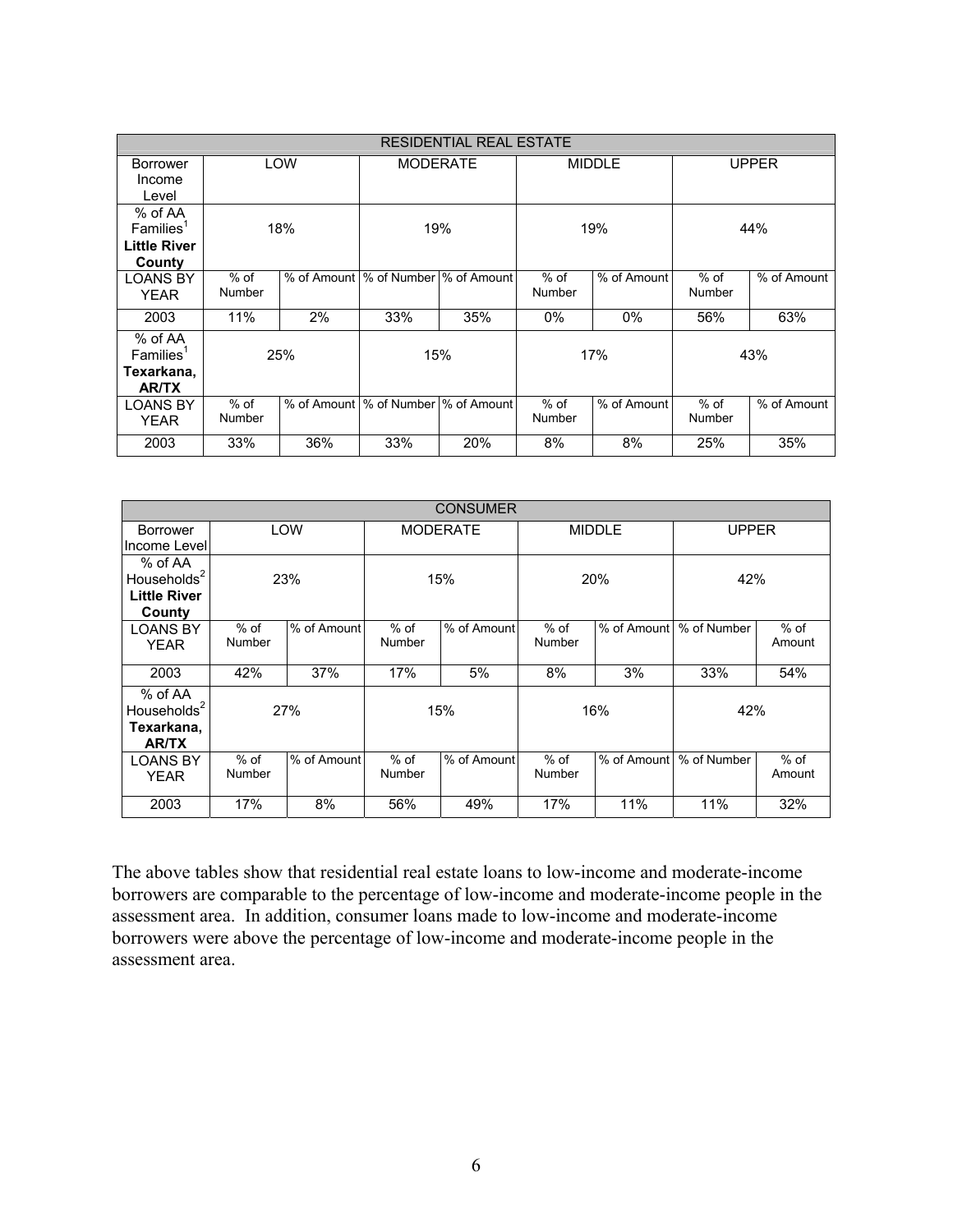The distribution of business and agriculture loans reflects reasonable penetration among businesses of different sizes. The following table shows lending to small businesses and small farms.

| BORROWER DISTRIBUTION OF SMALL LOANS TO BUSINESSES AND FARMS<br><b>LITTLE RIVER COUNTY</b> |                    |               |  |  |  |  |  |  |
|--------------------------------------------------------------------------------------------|--------------------|---------------|--|--|--|--|--|--|
| <b>Business Revenues</b>                                                                   | $\leq$ \$1,000,000 | > \$1,000,000 |  |  |  |  |  |  |
| % of AA Businesses <sup>3</sup>                                                            | 95%                | 5%            |  |  |  |  |  |  |
| % of Bank Loans in AA # I                                                                  | 90%                | 10%           |  |  |  |  |  |  |
| % of Bank Loans in AA \$                                                                   | 93%                | 7%            |  |  |  |  |  |  |

| BORROWER DISTRIBUTION OF SMALL LOANS TO BUSINESSES AND FARMS<br><b>TEXARKANA, AR/TX</b> |      |    |  |  |  |  |  |  |
|-----------------------------------------------------------------------------------------|------|----|--|--|--|--|--|--|
| $>$ \$1,000,000<br><b>Business Revenues</b><br>$\leq$ \$1,000,000                       |      |    |  |  |  |  |  |  |
| % of AA Businesses <sup>3</sup>                                                         | 92%  | 8% |  |  |  |  |  |  |
| % of Bank Loans in AA # I                                                               | 100% | 0% |  |  |  |  |  |  |
| % of Bank Loans in AA \$                                                                | 100% | 0% |  |  |  |  |  |  |

#### **Geographic Distribution of Loans**

The geographic distribution of loans reflects reasonable dispersion throughout the assessment area. The geographic distribution of loans was performed for the cities of Texarkana, AR/TX only. All BNAs for Little River County are middle to upper-income and the geographic distribution of loans would not be meaningful.

| <b>RESIDENTIAL REAL ESTATE</b> |        |             |                 |             |               |             |              |             |  |  |
|--------------------------------|--------|-------------|-----------------|-------------|---------------|-------------|--------------|-------------|--|--|
| Census Tract                   | LOW    |             | <b>MODERATE</b> |             | <b>MIDDLE</b> |             | <b>UPPER</b> |             |  |  |
| Income Level                   |        |             |                 |             |               |             |              |             |  |  |
| %of AA                         | 6%     |             | 14%             |             | 57%           |             | 24%          |             |  |  |
| Owner                          |        |             |                 |             |               |             |              |             |  |  |
| Occupied $^4$                  |        |             |                 |             |               |             |              |             |  |  |
|                                | $%$ of | % of Amount | $%$ of          | % of Amount | $%$ of        | % of Amount | $%$ of       | % of Amount |  |  |
|                                | Number |             | Number          |             | Number        |             | Number       |             |  |  |
| 2003                           | 8%     | 3%          | 17%             | 9%          | 58%           | 53%         | 17%          | 36%         |  |  |